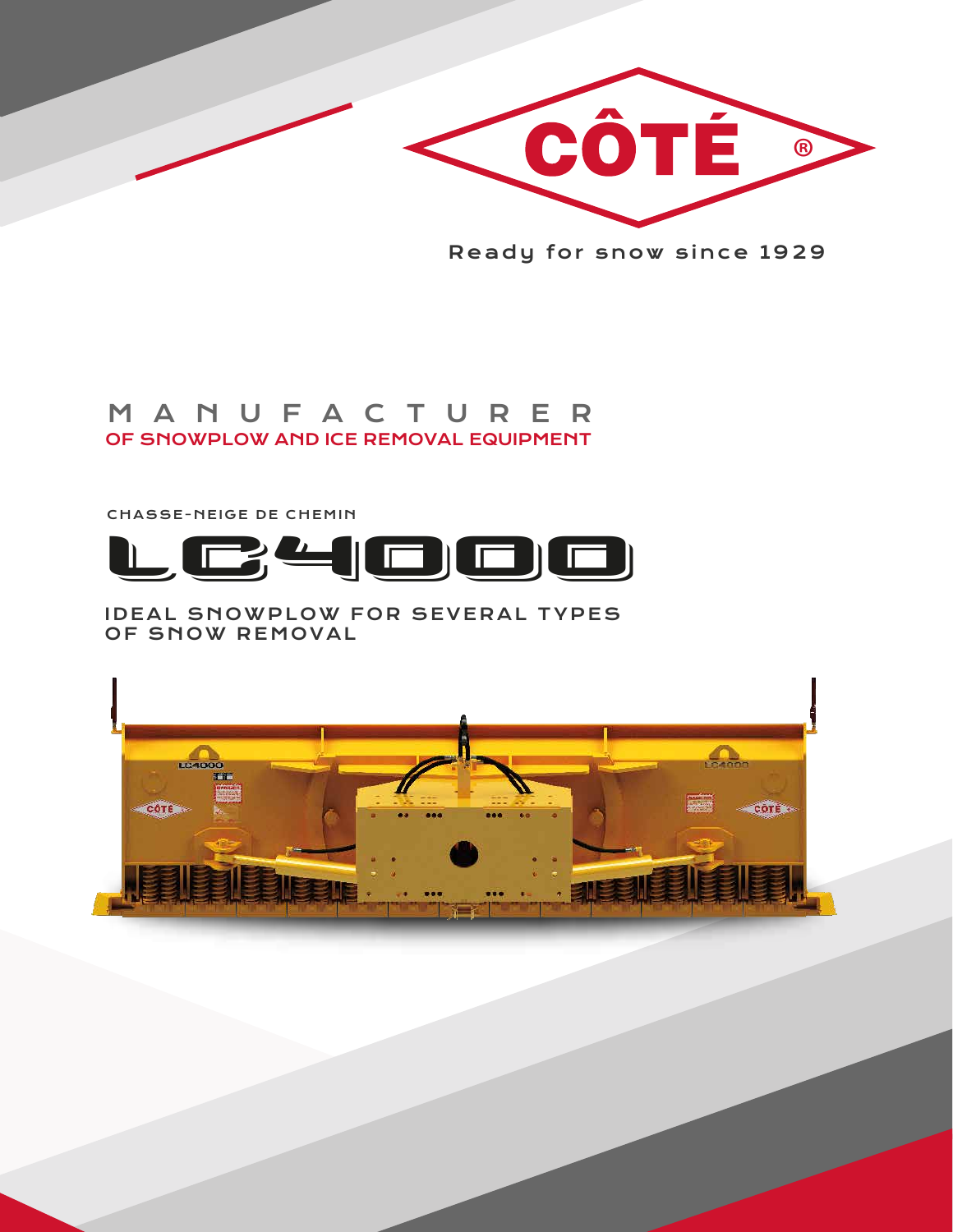

 If you're planning to regularly do ice removal work, or spread abrasives, the LC4000 is the tool of choice. Its extra-tough build makes it an exceptional plow. Several municipalities and many contractors rely on the LC4000's unique design to provide outstanding service.

The LC4000 is manufactured in limited quantities, available by special order only, for a discerning clientele looking to stand out from the competition.

Included as standard: Carbide blades and side protectors. Option: Folding snow guard.

### MODELS, DIMENSIONS AND WEIGTHS

| <b>Available lengths</b>     | <b>Available heights</b> |
|------------------------------|--------------------------|
| 12', 14', 16', 18', 20', 22' | 44", 54", 64"            |

W. Côté et fils reserves the right to modify the design of its products without notice.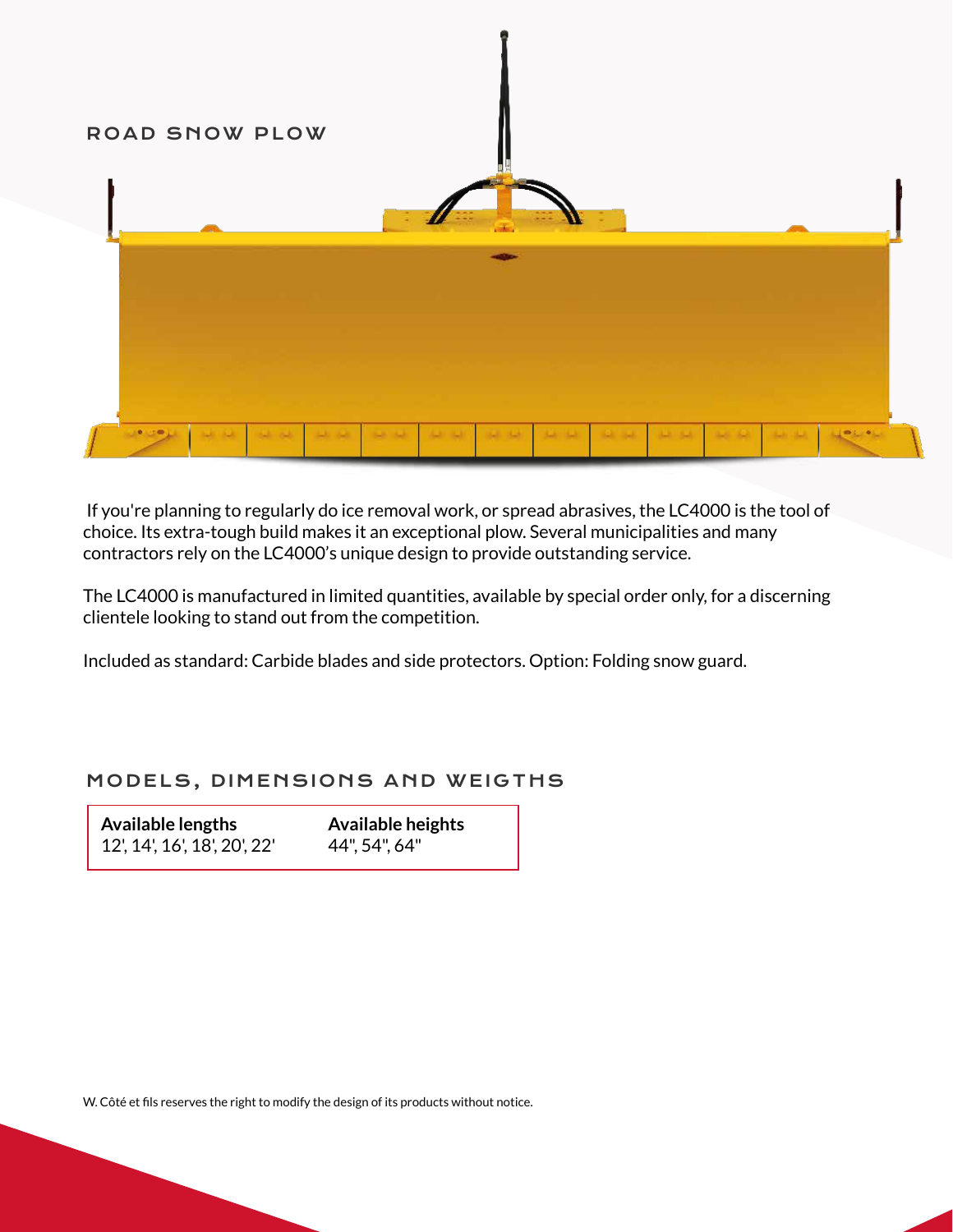## TECHNICAL SPECIFICATIONS

Facet-folded moldboard for greater rigidity while keeping the snow from sticking to the surface, angle of attack, plow orientation via two double-acting cylinders connected to a pressure-adjustable unloader valve.



#### OPTIONS

Several options are available: tungsten carbide blades, shoes and side protectors and fixed, removable or foldable snow guard.